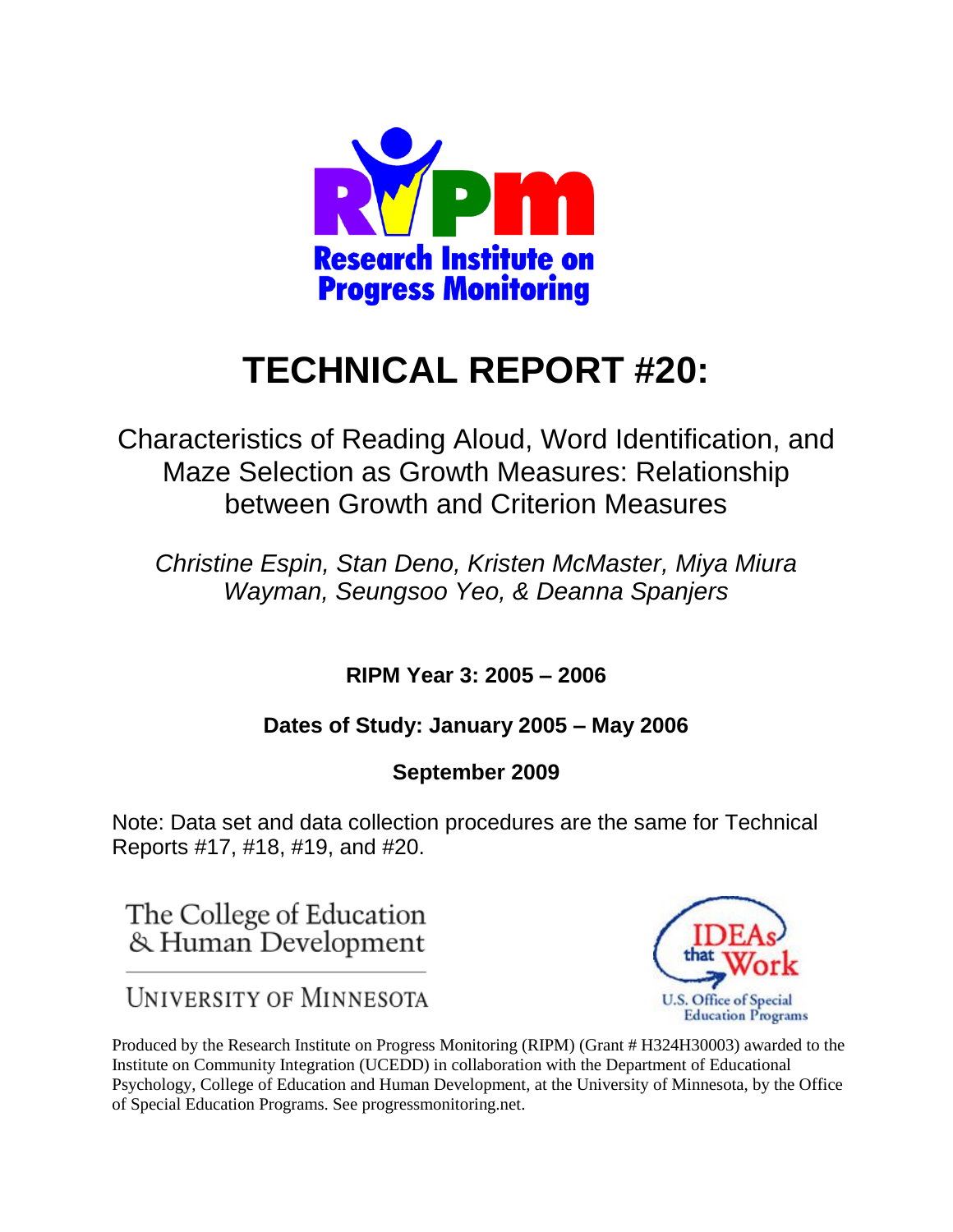The purpose of this study was to compare the characteristics of reading aloud, word identification, and maze selection as growth measures with performance on criterion measures. The following research question was addressed: Which weekly progress monitoring measures in reading (reading aloud or maze selection) are related to other measures of reading?

#### Method

The participants, setting, CBM measures, and procedures are the same as found in Technical Reports #17, #18, #19, and #20. See Technical Report #17 for complete details on participants, setting, CBM measures, and procedures.

#### *CBM Measures*

The CBM measures used in the present student consisted of grade level reading aloud (1 min) and maze selection (2 min) passages. See Technical Report #17 for more details on the reading aloud and maze passages.

#### *Criterion Measures*

The criterion measures used in the present study consisted of the Comprehensive Reading Assessment Battery, the Minnesota Comprehensive Assessment II, the Gates McGinitie, and end of the year CBM reading performance.

*Comprehensive Reading Assessment Battery.* The Comprehensive Reading Assessment Battery (CRAB; Fuchs, Fuchs, & Maxwell, 1988) was administered to students in Grade 1. The CRAB requires students to read a folktale passage out loud for 3 min. and answer 10 open-ended comprehension questions immediately after reading the passage. The examiner stops administering the test after the student makes 5 consecutive errors. The number of correct responses was used in the analysis.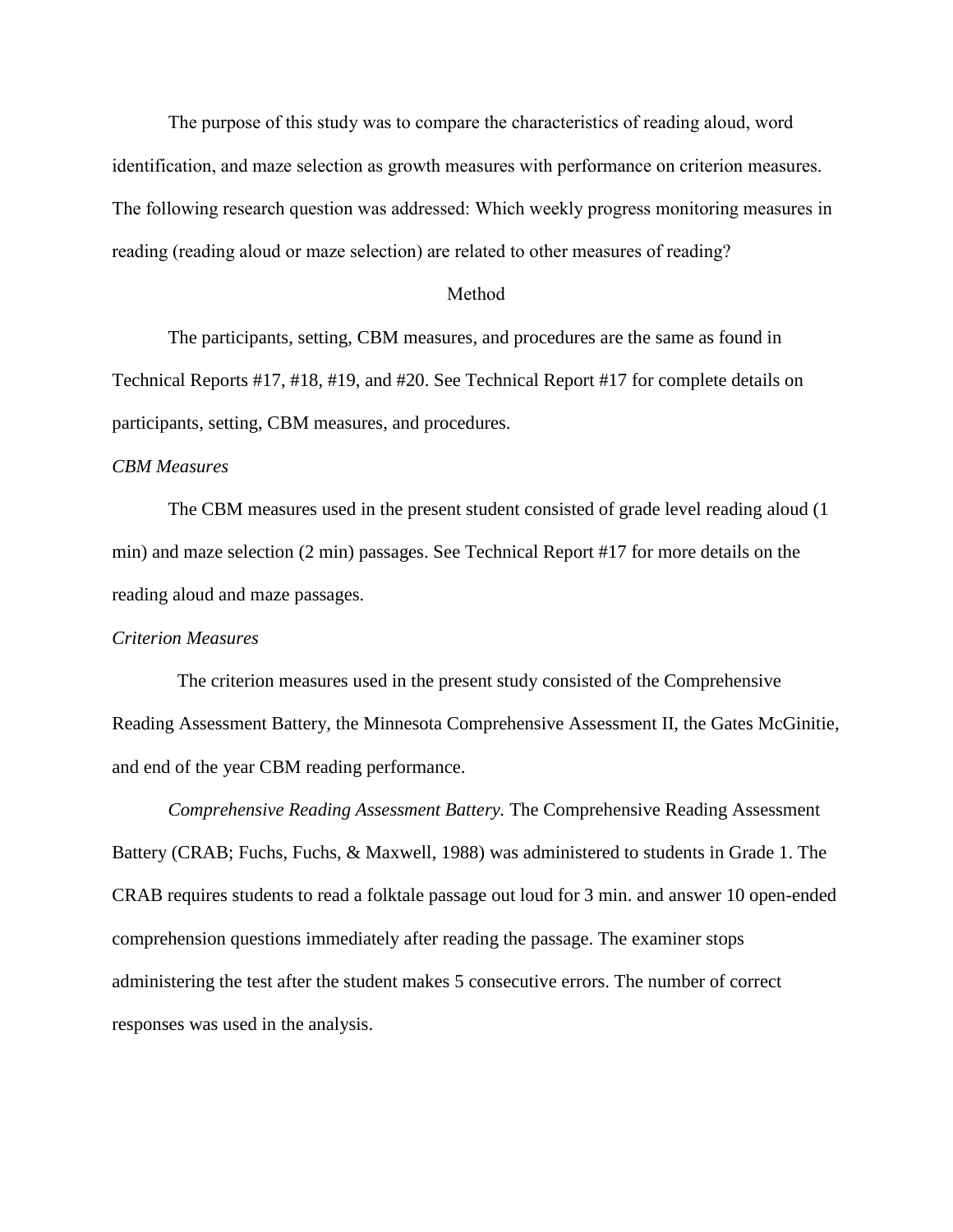*Minnesota Comprehensive Assessment II (MCA-II).* The MCA-II (Minnesota Department of Education, 2006) is a statewide, criterion-referenced test given to all students in grades 3-8 and students in grade 10. The reading portion of the MCA-II requires students to read passages, answer multiple choice questions, and provide constructed responses. Students in Grade 3 are given  $5 - 6$  passages (degrees of reading power [DRP; Bormuth, 1966] ranging from  $40 - 56$ ) and are required to answer 38 multiple-choice questions and provide 2 constructed responses. Students in Grade 5 are given  $5 - 7$  passages (DRP ranging from  $44 - 62$ ) and are required to answer 41 multiple-choice questions and provide 2 constructed responses. The questions fall into four reading sub-strands: 1) reading and literature, 2) vocabulary expansion, 3) comprehension, and 4) literature. Three cognitive levels are used to categorize the questions: A) knowledge, B) understanding, and C) application, analysis, synthesis and evaluation. For students in Grades 3 and  $5, 35 - 45\%$  of the questions fall into Level A,  $35 - 45\%$  of the questions fall into Level B, and 10 – 20% of the questions fall into Level C. The raw scores were converted into scale scores for the analysis.

*Gates-MacGinitie Reading Tests Fourth Edition (GMRT).* Study participants in the ninth grade completed the Comprehension subtest of the Level 7/9 of the GMRT. The GMRT (MacGinitie, MacGinitie, Maria, & Dreyer, 2002) is series of standardized, paper-and-pencil, multiple choice tests of reading achievement. The proctor reads the standardized directions, which include sample questions for each test. For the Comprehension test, participants read passages and then answer multiple choice questions about the passages. Some questions ask students to recall information stated in the text, while other questions require that students make inferences from the text. The Comprehension test includes 11 narrative and expository passages and 48 questions, and participants are allowed 35 minutes to complete the test. Students read the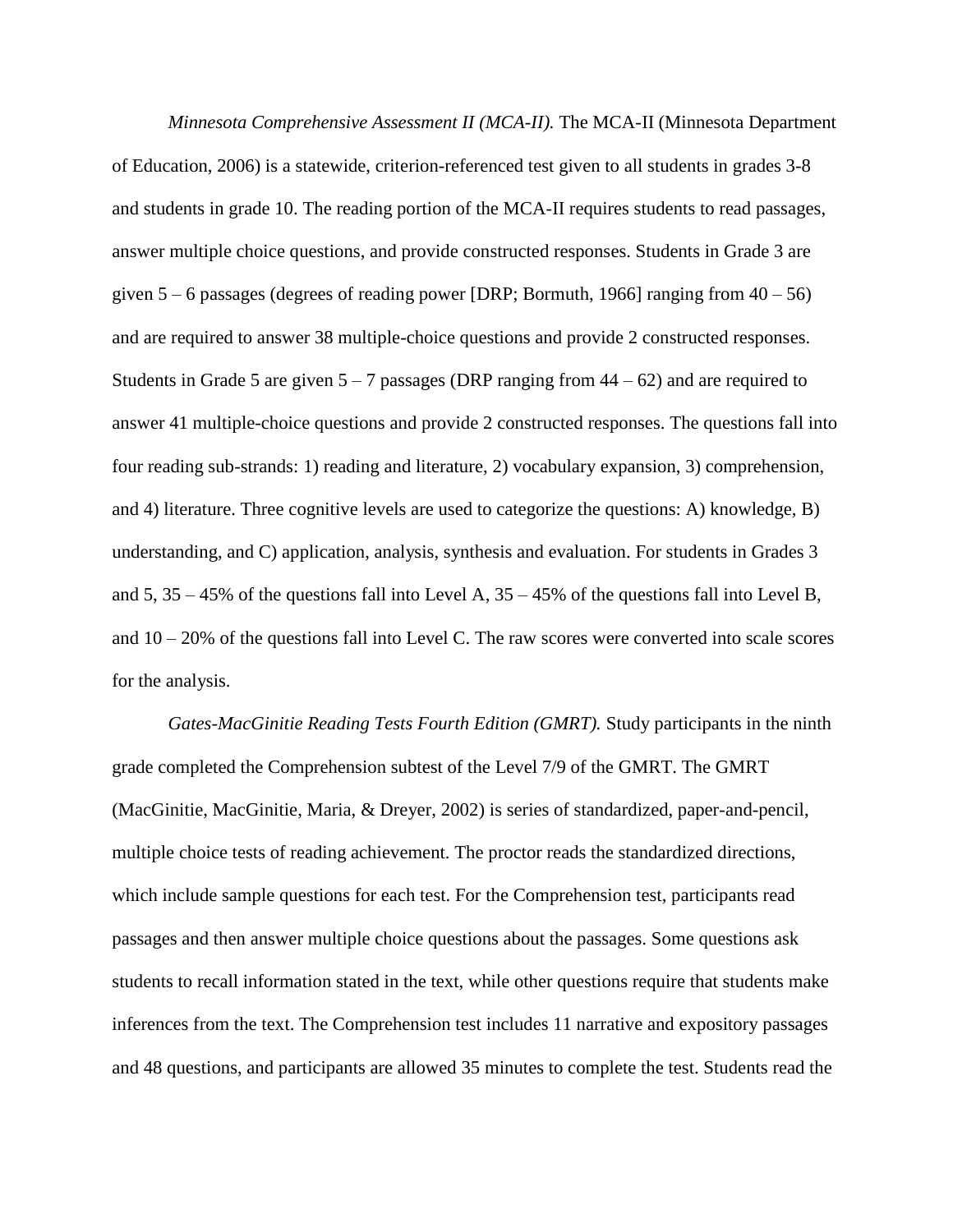questions from a test booklet and mark their response on an answer sheet. The difficulty level of the questions on the GMRT progresses from easy in the beginning to very difficult at the end. Each level test of the GMRT is designed to accurately measure performance across a range of reading levels.

The GMRT was standardized in fall 1998 and spring 1999 using a stratified random sample with regard to geographic region, district enrollment, and district socioeconomic status (MacGinitie, MacGinitie, Maria, & Dreyer, 2002). Approximately 3,600 ninth-grade students taking level 7/9 of the GMRT participated in the standardization. Kuder-Richardson Formula 20 (K-R 20) internal reliability coefficients were .92 and .93 for the raw scores of ninth-grade students who took the Level 7/9 test in the fall and spring, respectively (Form S). Test-retest reliability coefficients were .90 for vocabulary, .74 for comprehension, and .88 for the total score, for 237 ninth-grade students who took level 7/9 in both the fall and spring (Form S). Correlations between scores on the Third Edition of the GMRT and other reading tests were high; the relationship between scores on the Fourth Edition and other reading tests was not examined (MacGinitie et al., 2002). The standard scores on the GMRT was used for the analysis.

*End of year CBM performance.* During the  $17<sup>th</sup>$  week, three grade level passages were administered to all students in both reading aloud and maze format. The Grade 1 passages were selected from the Edcheckup website [\(www.edcheckup.com;](http://www.edcheckup.com/) Children's Educational Services, 1987), Grade 3 and Grade 5 passages were selected from passages created at Vanderbilt University (Fuchs, Fuchs, & Hamlett, 2002), and Grade 9 passages were taken from the Star Tribune and modified with permission (Espin, Wallace, Lembke, Campbell, & Long, 2009). The passage length ranged from 207 – 214 words for Grade 1, 409 – 427 words for Grade 3, 394 – 470 words for Grade 5, and 571 – 1129 words for Grade 9. The Flesch-Kincaid Grade Level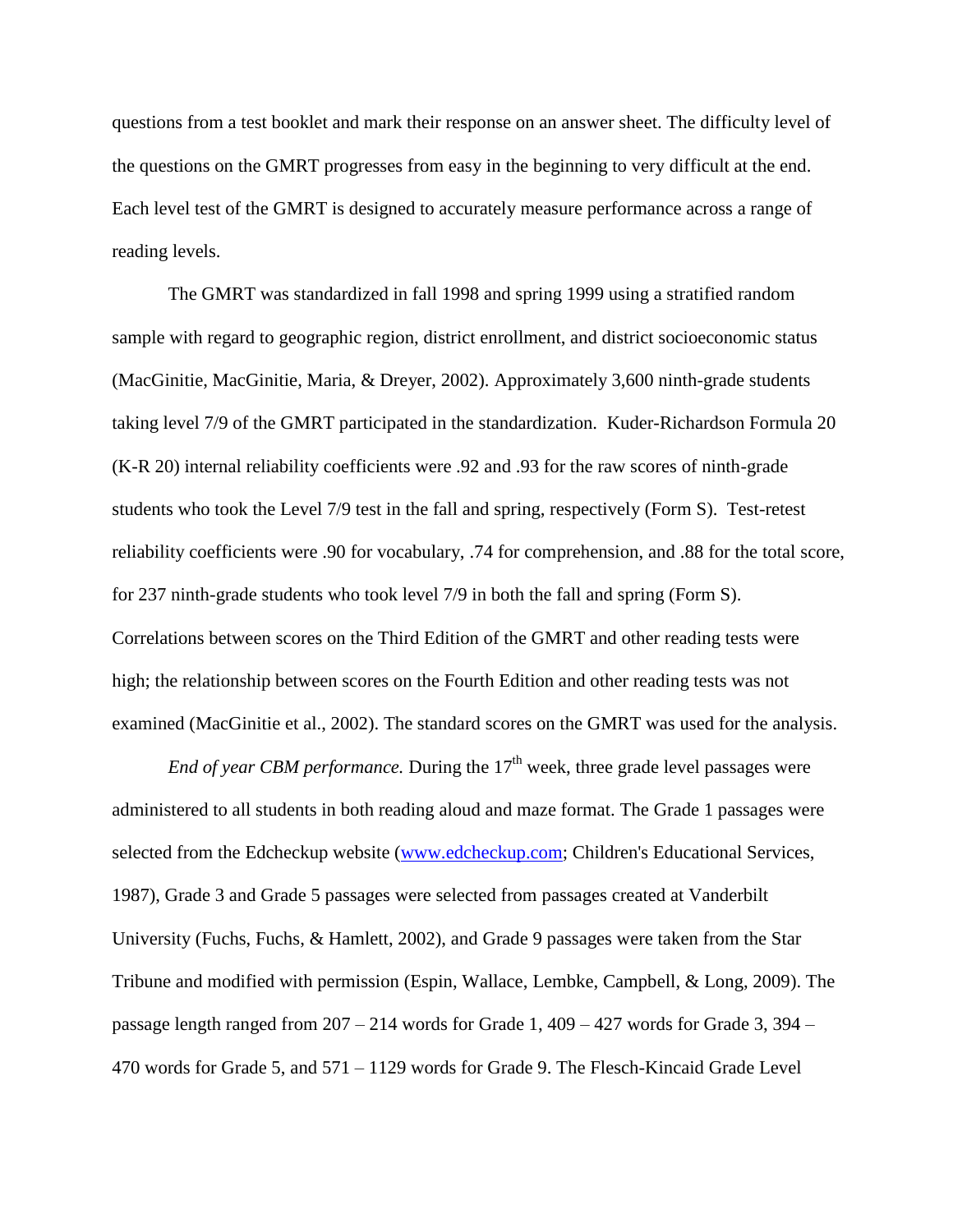readability for the end of the year CBM passages ranged from 0.3 - 0.8 for Grade 1 passages, 1.0 - 1.8 for Grade 3 passages, 2.0 – 4.3 for Grade 5 passages, and 5.3 – 6.4 for Grade 9 passages. The mean and median score across the three passages was used for the analysis.

### *Procedure*

*CBM measures*. (Taken from TR #17) CBM data were collected across 12 consecutive weeks starting in January, 2006. Half of the students at each elementary grade level were administered reading aloud at the beginning of the week and maze selection at the end of the week, and the other half of the students were administered maze selection at the beginning of the week and reading aloud at the end of the week. All high school students were administered maze selection at the beginning of the week and reading aloud at the end of the week due to scheduling issues. Students at each grade level received all reading passages in the same order across the 12 weeks. Ninth graders were not administered reading aloud during the  $3<sup>rd</sup>$  week of the study due to scheduling difficulties.

*Criterion measures*. The end of the year CBM measures were administered to all students during the  $17<sup>th</sup>$  and  $18<sup>th</sup>$  week of the study. The reading aloud and word identification measures were administered by the same trained graduate students who administered the measures during the 12 consecutive weeks. The maze selection measures were administered by the classroom teachers. The CRAB was administered during Week 1 and Week 12 of the study by the same graduate students who administered the weekly CBM measures. The MCA-II was group administered to  $3<sup>rd</sup>$  and  $5<sup>th</sup>$  graders by the district during the spring. The GMRT was administered to  $9<sup>th</sup>$  graders by two trained graduate students in the spring. *Analysis*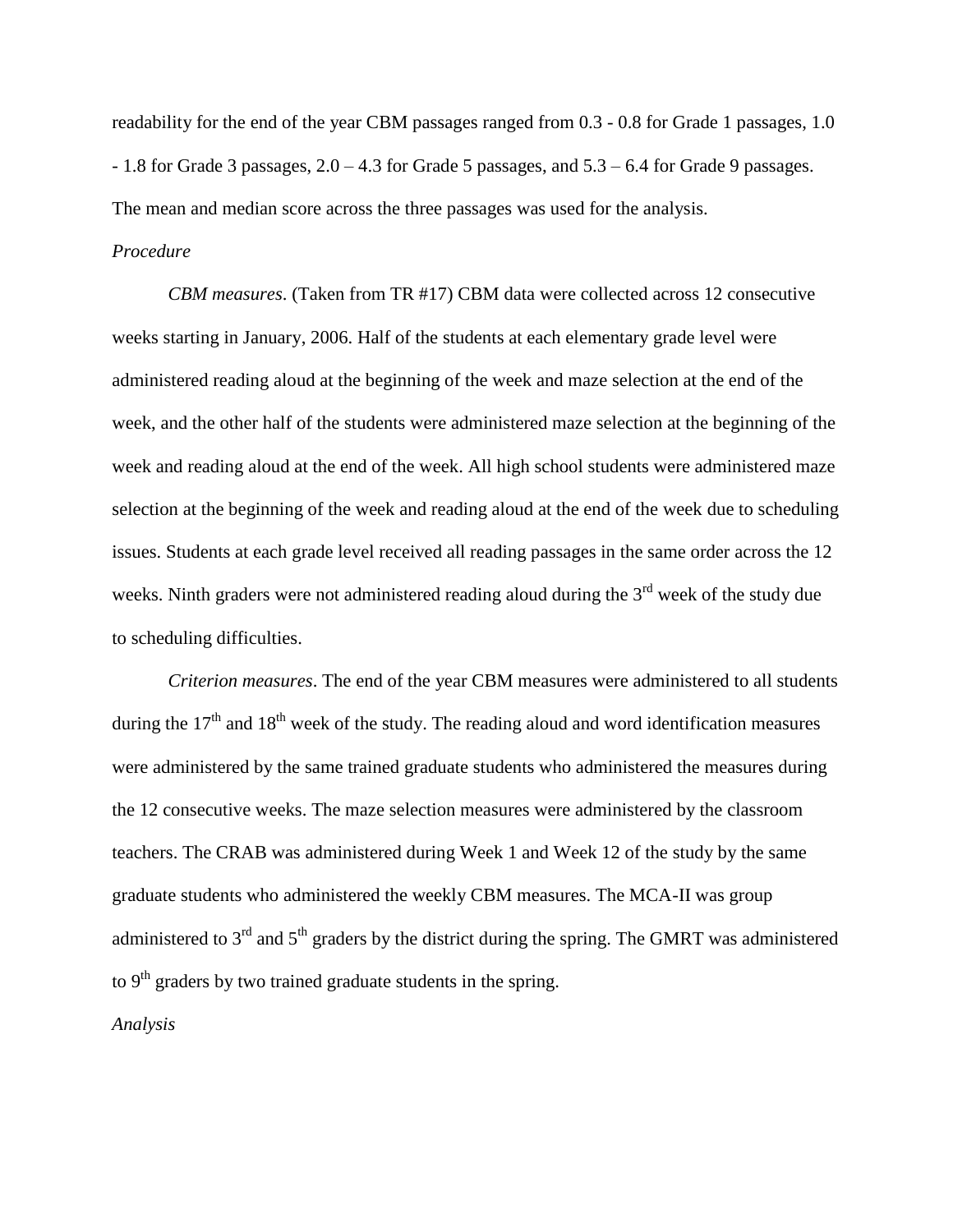For all analyses, students in Grade  $2(n = 10)$  were included in the same group as students in Grade 3 and students in Grade 4 ( $n = 6$ ) were included in the same group as students in Grade 5. This decision was made based on the fact that there were two classrooms that combined grade levels (one Grade 2/3 spilt and one Grade 4/5 split) and the classroom teachers reported that there was no differentiation in reading instruction based on grade level within the classroom. Students in Grade 2 were receiving the same reading instruction as students in Grade 3 and students in Grade 4 were receiving the same reading instruction as students in Grade 5.

The ordinary least squares (OLS) based on each student's CBM score was used to calculate the slope and intercept for individual students from week 1 and week 12. The first step in analyzing data was to conduct a simple linear regression in order to calculate the intercept and slope for each student. The second step was to calculate the correlation coefficients between the slopes and intercepts and the criterion variables for both reading aloud and maze selection.

#### Results

Table 1 shows the correlations between the intercepts and slopes and criterion measures for maze selection and reading aloud. For Grade 1, CRAB pretest and posttest scores were used as criterion variable. For maze selection, the correlations between the CRAB pre- and post-test scores and intercept ranged from .82 to .83, whereas the correlations between the CRAB pre- and post-test scores and slope ranged from .31 to .34. For reading aloud, the correlations between the CRAB pre- and post-test scores and intercept ranged from .89 to .94, whereas the correlations between the CRAB pre- and post-test scores and slope ranged from .27 to .41.

For Grades 3 and 5, the MCA-II was used as a criterion variable (students in Grades 2 and 4 did not take the MCA-II), whereas for Grade 9, the Gates McGinitie standard score was used as a criterion variable. For students in Grade 3, the correlation between the maze selection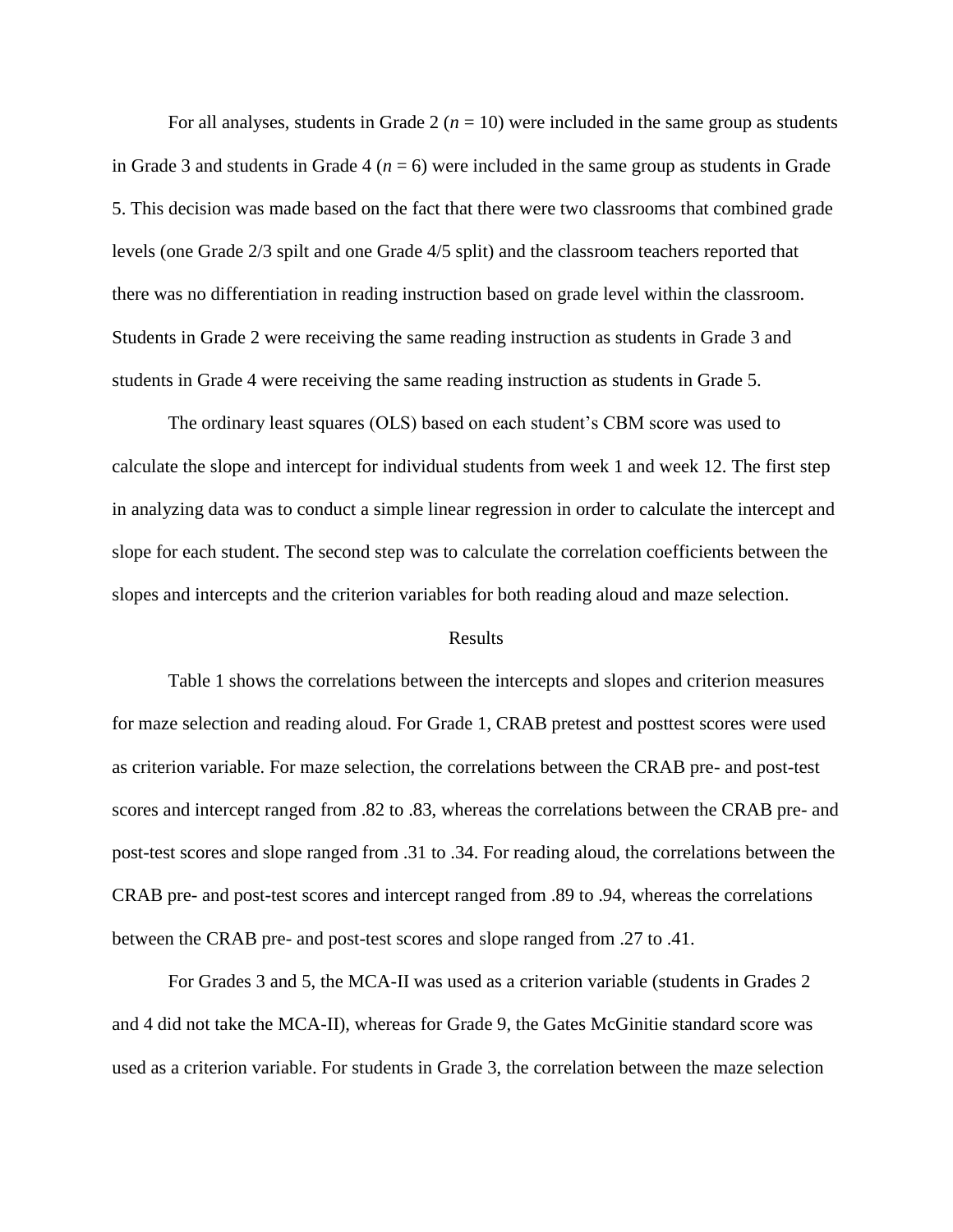intercept and MCA-II was .49 and the correlation between the maze selection slope and the MCA-II was .01. For reading aloud, the correlation between the intercept and MCA-II was .54 and the correlation between the slope and the MCA-II was -.14. For students in Grade 5, the correlation between the maze selection intercept and MCA-II was .30 and the correlation between the maze selection slope and the MCA-II was .32. For reading aloud, the correlation between the intercept and MCA-II was .39 and the correlation between the slope and the MCA-II was .25. For students in Grade 9, the correlation between the maze selection intercept and MCA-II was .42 and the correlation between the maze selection slope and the MCA-II was .14. For reading aloud, the correlation between the intercept and MCA-II was .37 and the correlation between the slope and the MCA-II was .18.

| Table 1. Correlation between CDM (slope and micreept) and MCA (Gates McGinitite) |                  |                |                 |               |               |                  |  |
|----------------------------------------------------------------------------------|------------------|----------------|-----------------|---------------|---------------|------------------|--|
| <b>CBM</b>                                                                       |                  | <b>Grade 1</b> |                 | Grade 3       | Grade 5       | Grade 9          |  |
|                                                                                  |                  | <b>CRAB</b>    | <b>CRAB</b>     | <b>MCA-II</b> | <b>MCA-II</b> | <b>Gates</b>     |  |
|                                                                                  |                  | <b>Pretest</b> | <b>Posttest</b> |               |               | <b>McGinitie</b> |  |
| MA                                                                               | <b>Intercept</b> | .832           | .822            | .490          | .299          | .417             |  |
|                                                                                  | <b>Slope</b>     | .337           | .311            | .006          | .324          | .144             |  |
| <b>RA</b>                                                                        | <b>Intercept</b> | .937           | .889            | .538          | .387          | .366             |  |
|                                                                                  | <b>Slope</b>     | .270           | .409            | $-.135$       | .249          | .181             |  |

**Table 1. Correlation between CBM (slope and intercept) and MCA (Gates McGinitie)**

Table 2 shows correlations between the Week 17 mean CBM score, and intercept and slope for maze selection and reading aloud. According to Table 2, the correlation coefficients between the maze selection intercepts and the week 17 mean CBM scores were .75 or higher, meaning that there was a strong relationship between the two scores. The correlation coefficients between the maze selection slopes and the Week 17 mean CBM scores ranged from .21 to .63.

Similar to the maze selection results, correlation coefficients between the reading aloud intercept and the Week 17 mean CBM scores was very high (.70 - .93), whereas correlation coefficients between the reading aloud slope and the Week 17 mean CBM ranged from .16 to .48.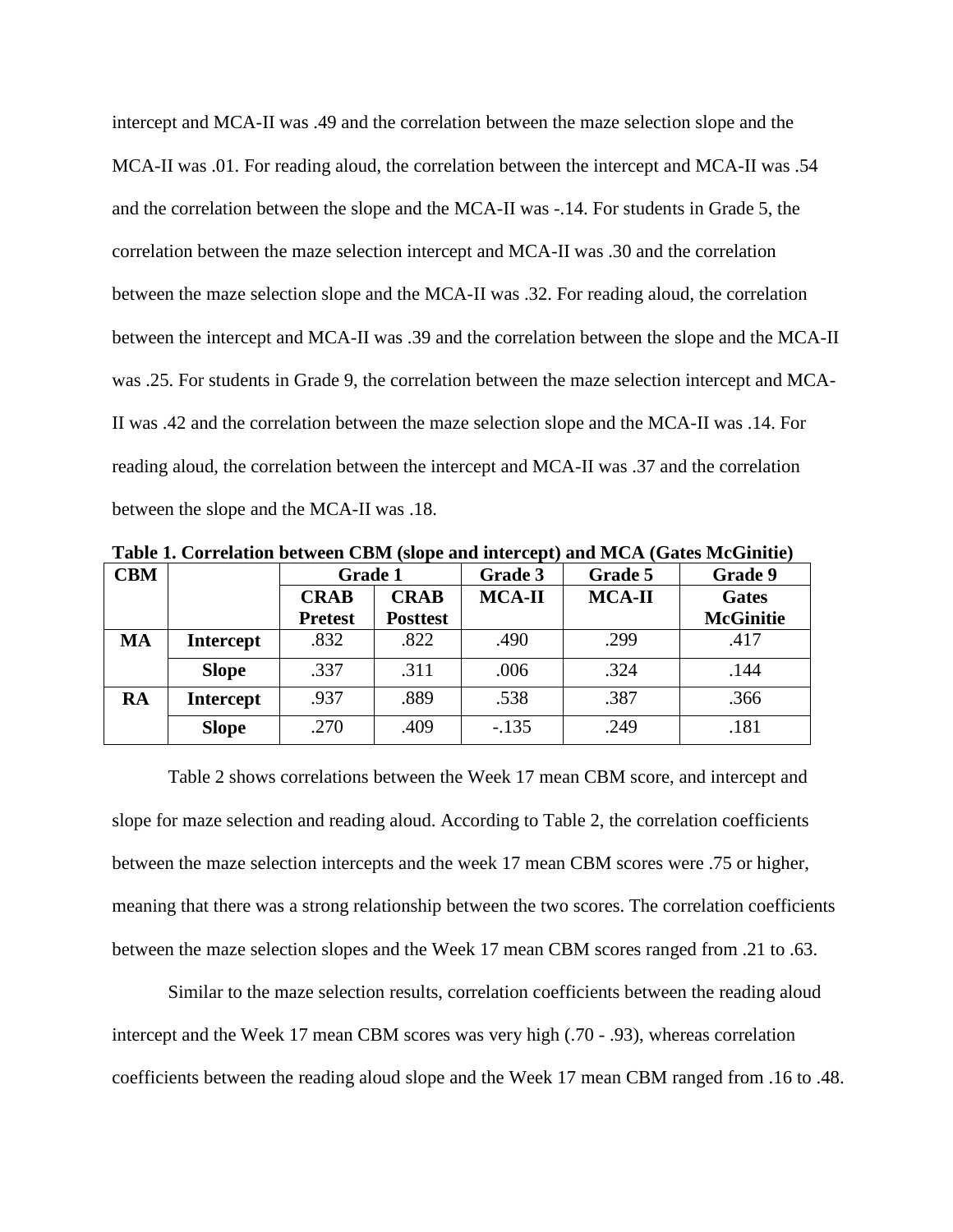| <b>CBM</b> |                  | Grade 1     | Grade 2/3   | Grade 4/5   | Grade 9     |
|------------|------------------|-------------|-------------|-------------|-------------|
|            |                  | Week 17 CBM | Week 17 CBM | Week 17 CBM | Week 17 CBM |
| <b>MA</b>  | <b>Intercept</b> | .746        | .782        | .927        | .791        |
|            | <b>Slope</b>     | .633        | .329        | .209        | .254        |
| RA         | <b>Intercept</b> | .932        | .932        | .697        | .841        |
|            | <b>Slope</b>     | .462        | .162        | .483        | .402        |

**Table 2. Correlation between CBM (slope and intercept) and week 17 CBM score (Mean)**

Table 3 shows correlations between the Week 17 median CBM score, and the intercept and slope for maze selection and reading aloud. According to Table 3, the correlation coefficients between the maze selection intercepts and the Week 17 median CBM scores were .72 or greater, meaning that there was a strong relationship between two scores. The correlation coefficients between the maze selection slopes and the Week 17 median CBM scores ranged from .21 to .65 and the pattern of correlations decreased as grade level increased. Similar to the maze selection results, the correlation coefficients between the reading aloud intercepts and the Week 17 median CBM scores was very high (.70 to .92) and the pattern of correlations decreased as grade level increased. The correlation coefficients between the reading aloud slopes and the Week 17 median CBM scores ranged from .19 to .47, with the lowest correlation at Grade 2/3.

| <b>CBM</b> |                  | <b>Grade 1</b> | Grade 2/3   | Grade 4/5   | Grade 9     |
|------------|------------------|----------------|-------------|-------------|-------------|
|            |                  | Week 17        | Week 17 CBM | Week 17 CBM | Week 17 CBM |
|            |                  | <b>CBM</b>     |             |             |             |
| <b>MA</b>  | <b>Intercept</b> | .719           | .773        | .910        | .791        |
|            | <b>Slope</b>     | .652           | .345        | .245        | .210        |
| <b>RA</b>  | <b>Intercept</b> | .924           | .923        | .697        | .820        |
|            | <b>Slope</b>     | .470           | .188        | .467        | .413        |

**Table 3. Correlation between CBM (slope and intercept) and week 17 CBM score (Median)**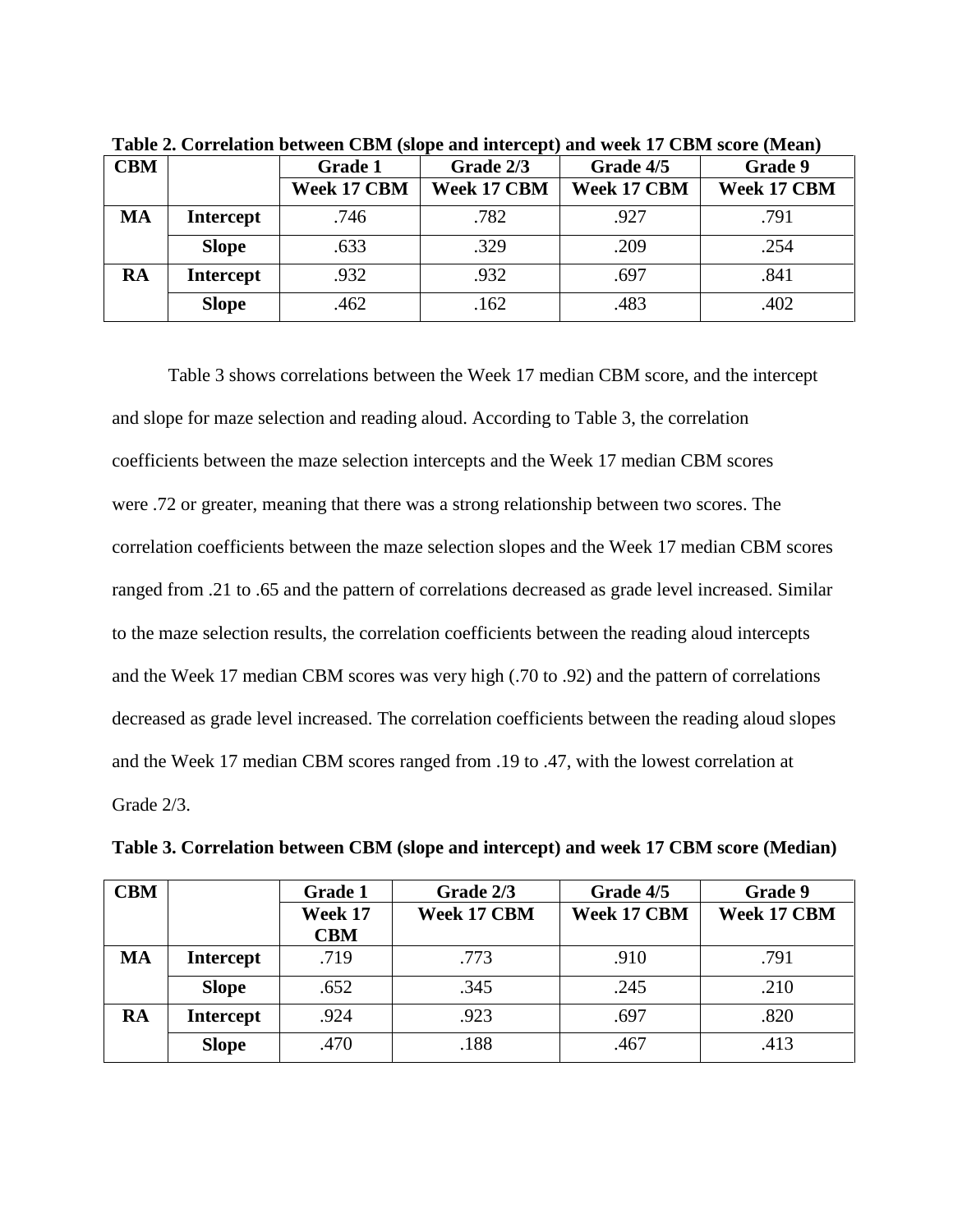Examining the correlation coefficients between the slopes and intercepts and the criterion variables for both reading aloud and maze selection was a preliminary analysis. A better way to answer our research question, "Which weekly progress monitoring measures in reading (reading aloud or maze selection) are related to other measures of reading?", might be to use Hierarchical Linear Modeling to examine differences in the growth rates for two groups of students (e.g., students who had passed or not passed the state standards test) or to examine differences in reading aloud and maze selection growth rates for 2 or 3 groups of students (e.g., low, medium, high) and how differences in growth rates relate to performance on other measures of reading.